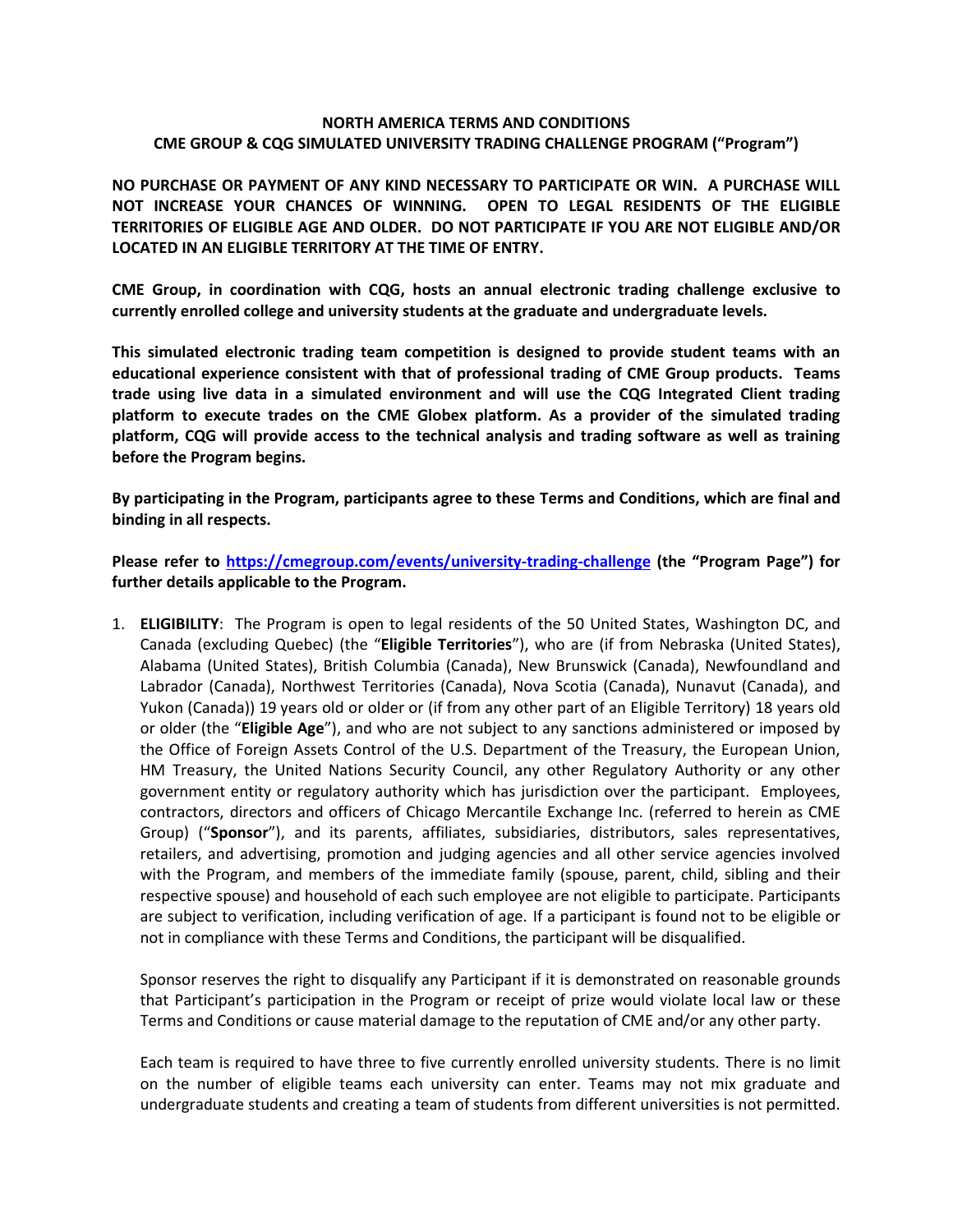Any entries that do not comply with this limitation will not be eligible to win a prize. During the registration process, the faculty advisor or student leader is required to acknowledge that their entire team and its individual registrants are currently enrolled students. CME Group reserves the right to request official student enrolment verification at any time before, during or after the challenge.

Teams will be confirmed as registered on a first-come, first-served basis. The team lead will receive an e-mail confirmation after their team has successfully registered. Teams can register at https://cmegroup.com/events/university-trading-challenge. These Terms and Conditions are available at https://cmegroup.com/events/university-trading-challenge/2021-trading-challenge

# 2. **THE PROGRAM PERIOD**:

Registration Period

- Early registration (via Faculty Advisor) opens Monday, August 23, 2021 at 9:00 a.m. Central Standard Time ("CST") / 10:00 a.m. Eastern Standard Time ("EST") / 3:00 p.m. Greenwich Mean Time ("GMT") / 11:00 p.m. Taiwan Standard Time ("TST")/ Tuesday, August 24, 2021 at 00:00 a.m. Korea Standard Time ("KST")
- Registration for general student population opens Wednesday, September 8, 2021 at 9:00 a.m. CST / 10:00 a.m. EST / 3:00 p.m. GMT / 11:00 p.m. TST / Thursday, September 9, 2021 at 00:00 a.m. KST
- Registration for the competition closes on Thursday, September 30, 2021 at 5:00 p.m. CST / 6:00 p.m. EST / 11:00 p.m. GMT / Friday, October 1, 2021 at 07:00 a.m. TST and at 08:00 KST

## Trading Challenge Program Period

The Program begins at 5:00 p.m. Central Standard Time ("CST") / 6:00 p.m. Eastern Standard Time ("EST") / 11:00 p.m. Greenwich Mean Time ("GMT") on Sunday, October 3, 2021 and begins at 7:00 a.m. Taiwan Standard Time ("TST") / 8:00 a.m. Korean Standard Time ("KST") on Monday, October 4, 2021 and ends at 4:00 p.m. CST / 5:00 p.m. EST / 10:00 p.m. GMT on Friday, October 29, 2021 and ends at 6:00 a.m. TST / 7:00 a.m. KST on Saturday, October 30, 2021, respectively (the "Program Period").

## 3. **TO PARTICIPATE**:

Teams will be able to trade all CME Group futures products through CME Globex on CQG's trading applications during the competition. CME Globex is an open access marketplace that allows you to directly enter your own trades and participate in the trading process, including viewing the book of orders and real-time price data. To access CME Globex, participants will use CQG's CME Groupcertified trading applications and connectivity. CQG will create a simulated trading account for each team. Competition products do not have specified contract months. Teams are responsible to be aware of first notice day and expiration days. All profits for these trades are expunged. Only one team member can be logged into the CQG Integrated Client trading platform at a time. If a second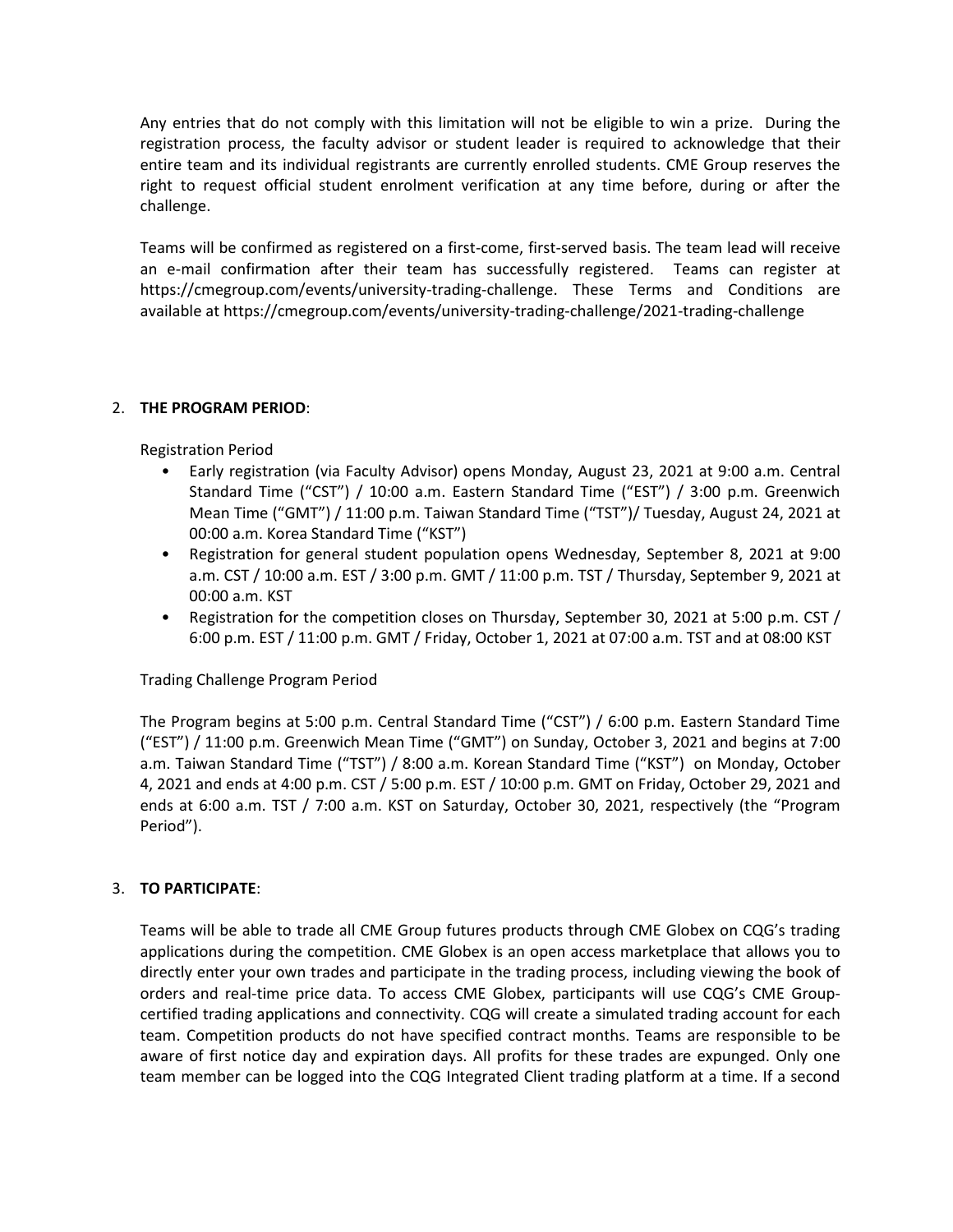team member logs in while another team member is in the system, the first team member will be logged out. Algorithmic trading is not permitted.

Beginning account balances are set at virtual amount of \$500,000. Teams are required to execute at least 10 contracts per day in one competition product or a combination of the competition products. Daily required minimum is 10 contracts, can be an entry (long or short) or an exit. It can also be any combination of 10 contracts which can result in open positions.

Virtual penalties apply to teams during the Program Period for the following scenarios:

- Not executing 10 required contracts per day penalty of virtual amount of \$1,000 per day. This means that team volume traded each day must be a minimum of 10 contracts. If a spread trade is made in one of the exchange traded spreads, volume is the number of those spread contracts traded.
- Teams are penalized \$1,000 per contract not liquidated by expiration.
- Open contracts at the conclusion of the Program \$1,000 per contract plus commission expenses on the open contracts. Any gains will be removed and losing trades will be closed out at settlement price to determine the final account balance.

**Participants who completely deplete their account funds in connection with trading will not receive additional account funds. CQG trading accounts will not be replenished during the Program Period. Sponsor is not responsible for any trading errors. Commissions and any fees from exchanges or regulators will not be considered in account profit and loss calculations.** Those who do not follow all of the instructions above, provide the required information in their enrollment form, or abide by these Terms and Conditions (or other instructions of the Sponsor or the spirit thereof) may be disqualified. A student who is registered to participate in the Program under one team shall not participate in the Program for an additional team registered in the Program.

## 4. **Personal Data**

As the Sponsor, CME Group is required to collect, hold, and process certain personal data in order to comply with the terms and conditions of this trading challenge. By participating, the participant agrees to the processing of their data by CME Group and that personal data provided will be used, distributed, and maintained in accordance with CME Group's Policy

http://www.cmegroup.com/privacy-policy.html. CME Group will also share personal data with CQG in accordance with these terms and conditions.

If submitting information on behalf of another participant(s), it is required that those individuals are made aware of how their information will be used and shared prior to providing their information to CME Group.

By participating, each participant agrees that his/her submission is gratuitous and made without restriction, and will not place Sponsor under any obligation. Each participant acknowledges that, by acceptance of his/her submission, Sponsor does not waive any rights to use similar or related ideas previously known to Sponsor, or developed by its employees, or obtained from sources other than participant.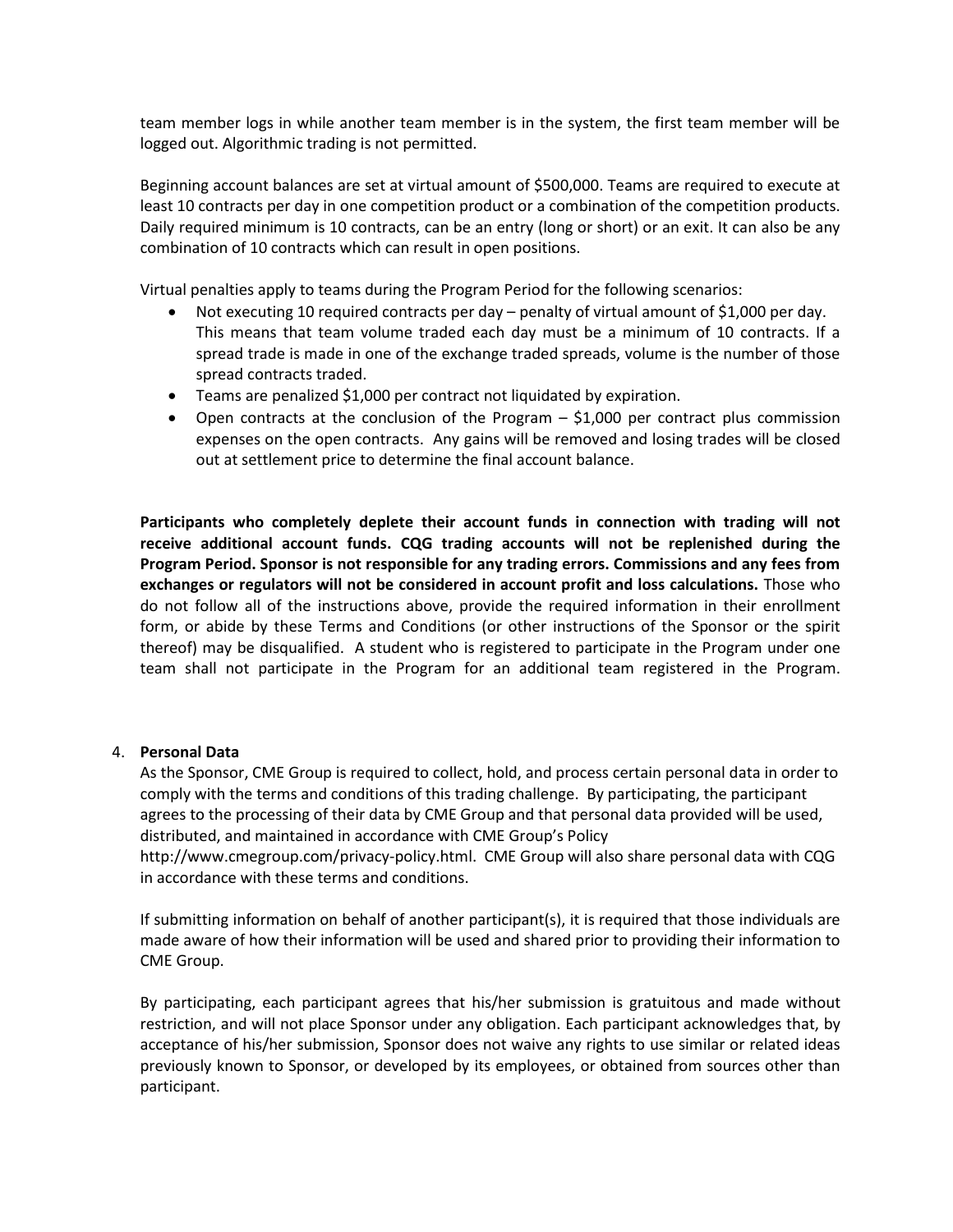If you are selected as a winner, your information may also be included in a publicly-available winner's list.

Sponsor reserves the right to verify the identity and accuracy of submitted information of a winner and all relevant related parties prior to awarding a prize. Additionally, Sponsor reserves the right to conduct a background check on potential winners to ensure they are eligible and not subject to any sanctions administered or imposed by the Office of Foreign Assets Control of the U.S. Department of the Treasury, the European Union, HM Treasury, the United Nations Security Council, any other Regulatory Authority or any other government entity or regulatory authority which has jurisdiction over the participant. Sponsor's decisions are final in all matters relating to this Program, to the extent permitted by applicable law. Potential winners will be contacted by email within thirty (30) days from the last day of the Program Period using the contact information given at the time of registration.

5. **WINNER SELECTION**: Teams must complete each of the steps listed above in order to be eligible to receive a prize. Each team's total profit and loss will be calculated daily. A leaderboard may show rankings of top teams, but such leaderboard is for informational purposes only, is not official, may not be accurate and should not be relied upon in any way. Sponsor reserves the right to modify, remove, or amend the leaderboard in the event of any misconduct, in Sponsor's reasonable discretion. The top 5 teams, determined by the final account balance at the conclusion of the Live Competition, receive a cash prize. The eligible team whose trading activities result in the highest total profit based on U.S. dollar value will receive the First Place Prize (as defined at paragraph 6 below), subject to verification and the tie-breaking restrictions below. The eligible team whose Trading Plan and trading activities results in the second-highest total profit and loss based on U.S. dollar value will receive the Second Place Prize (as defined at paragraph 6 below), subject to verification and the tie-breaking restrictions below. The eligible participant whose Trading Plan and trading activities results in the third-highest total profit and loss based on U.S. dollar value will receive the Third Place Prize (as defined at paragraph 6 below), subject to verification and the tiebreaking restrictions at paragraph 6 below. The eligible team whose trading activities results in the fourth-highest total profit and loss based on U.S. dollar value will receive the Fourth Place Prize (as defined in Prize Details), subject to verification and the tie-breaking restrictions below. The eligible team whose trading activities results in the fifth-highest total profit and loss based on U.S. dollar value will receive the Fifth Place Prize (as defined in Prize Details), subject to verification and the tiebreaking restrictions below. The odds of winning will depend on the number of eligible entrants.

If winner email notification is returned as undeliverable, or the winner cannot be located after the completion of the Program, the prize may be forfeited. Each potential winner may be required to sign and return the Affidavit of Eligibility in the form attached at Schedule A below, a Liability Release and, where lawful, a Publicity Release within thirty (30) days of attempted notification, in order to claim his/her prize and return an unofficial transcript to be verified as an eligible participant and a winner. If a potential prize winner cannot be contacted or fails to sign and return the Affidavit of Eligibility, Liability Release and, where lawful, a Publicity Release and an unofficial transcript within thirty (30) days, or if any prize notification or prize is returned as undeliverable, such prize may be forfeited. Sponsor is not responsible for any change in email, mailing address and/or telephone number of participants. Unclaimed prizes will not be awarded. In the event that a winner is disqualified for any reason, Sponsor reserves the right to award the prize to an alternate winner who will be an eligible participant whose Trading Plan and trading activities result in the next highest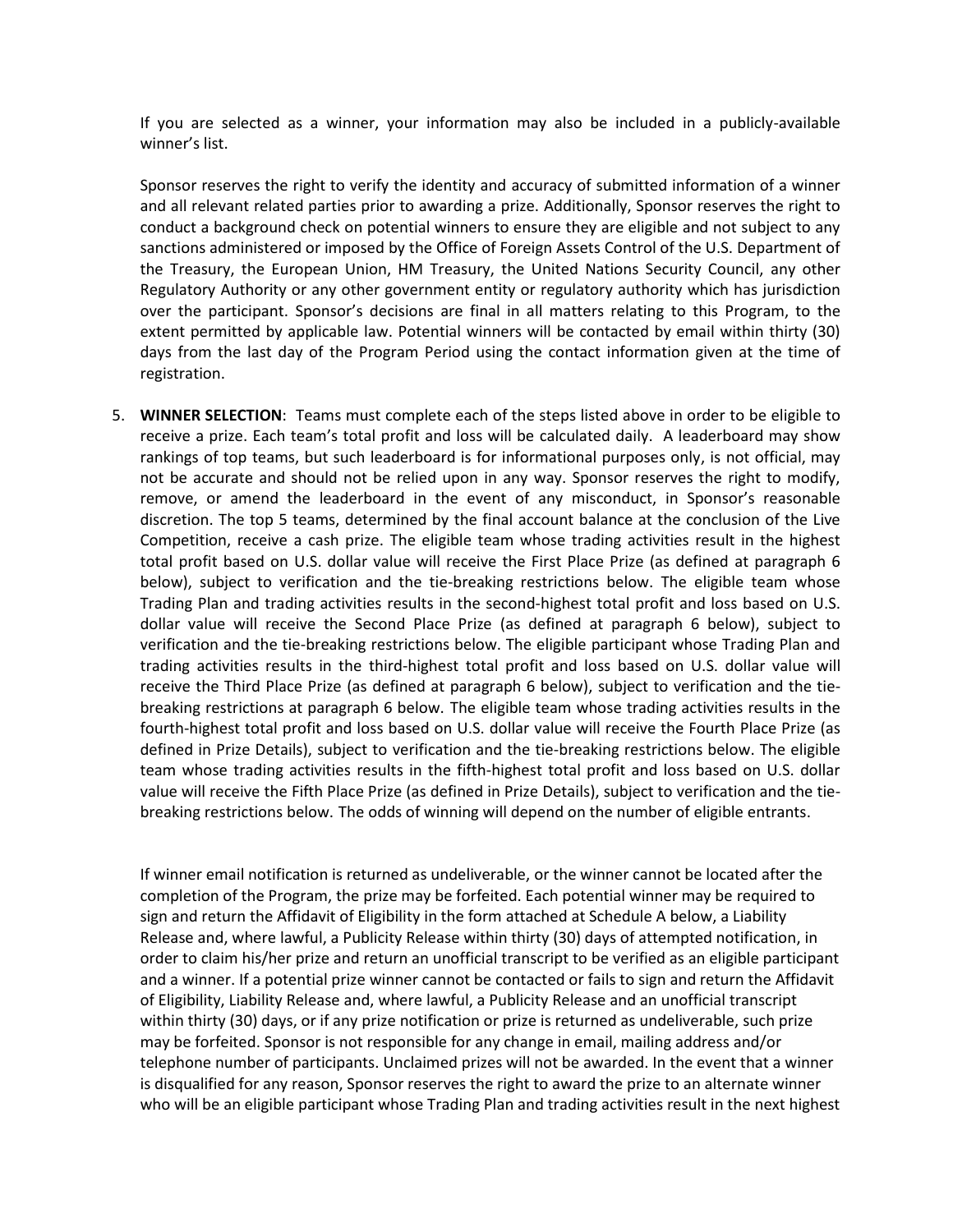total profit based on U.S. dollar value.

#### 6. **PRIZE DETAILS**:

The First Place Prize, as defined on the Program Page, shall be awarded in the form of a check/cheque/bank transfer (or any other form as reasonably determined by Sponsor).

The Second Place Prize, as defined on the Program Page, shall be awarded in the form of a check/cheque/bank transfer (or any other form as reasonably determined by Sponsor).

The Third Place Prize, as defined on the Program Page, shall be awarded in the form of a check/cheque/bank transfer (or any other form as reasonably determined by Sponsor).

The Fourth Place Prize, as defined on the Program Page, shall be awarded in the form of a check/cheque/bank transfer (or any other form as reasonably determined by Sponsor).

The Fifth Place Prize, as defined on the Program Page, shall be awarded in the form of a check/cheque/bank transfer (or any other form as reasonably determined by Sponsor).

| Tie circumstances                                                                                  | Prize distribution                                                                                                                                                                        | Example                                                                                                                                                                                                                 |
|----------------------------------------------------------------------------------------------------|-------------------------------------------------------------------------------------------------------------------------------------------------------------------------------------------|-------------------------------------------------------------------------------------------------------------------------------------------------------------------------------------------------------------------------|
| If two (2) teams are tied<br>for the highest total<br>profit based on U.S.<br>dollar value:        | First Place Prize and Second Place<br>Prize will be combined and divided<br>equally between the two tied<br>teams                                                                         | If the first place prize is \$2,500<br>and the second place prize is<br>\$1,500, each winning team<br>will receive \$2,000                                                                                              |
| If three (3) teams are<br>tied for the highest total<br>profit based on dollar<br>value:           | First Place Prize, Second Place Prize,<br>and Third Place Prize will be<br>combined and divided evenly<br>between the three tied teams (with<br>no Second or Third Place Prize<br>winner) | If the First Place Prize is<br>\$2,500 the Second Place Prize<br>is \$1,500 and the Third Place<br>Prize is \$850, each winning<br>team will receive \$1,617                                                            |
| If more than three (3)<br>teams are tied for the<br>highest total profit<br>based on dollar value: | First Place Prize, Second Place Prize,<br>and Third Place Prize will be<br>combined and divided evenly<br>between all tied teams (with no<br>Second or Third Place Prize winner)          | If the First Place Prize is<br>\$2,500, the Second Place Prize<br>is \$1,500 and the Third Place<br>Prize is \$850, each winning<br>team will receive a sum equal<br>to \$4,850 divided by the<br>number of tied teams. |
| If two (2) teams are tied<br>for the second highest<br>total profit based on<br>dollar value:      | Second Place Prize and Third Place<br>Prize will be combined and divided<br>evenly between the two tied teams<br>(with no Third Place Prize winner)                                       | If the Second Place Prize is<br>\$1,500 and the Third Place<br>Prize is \$850, each winning<br>team will receive \$1,175                                                                                                |

In the event of a tie, tie will be broken as follows: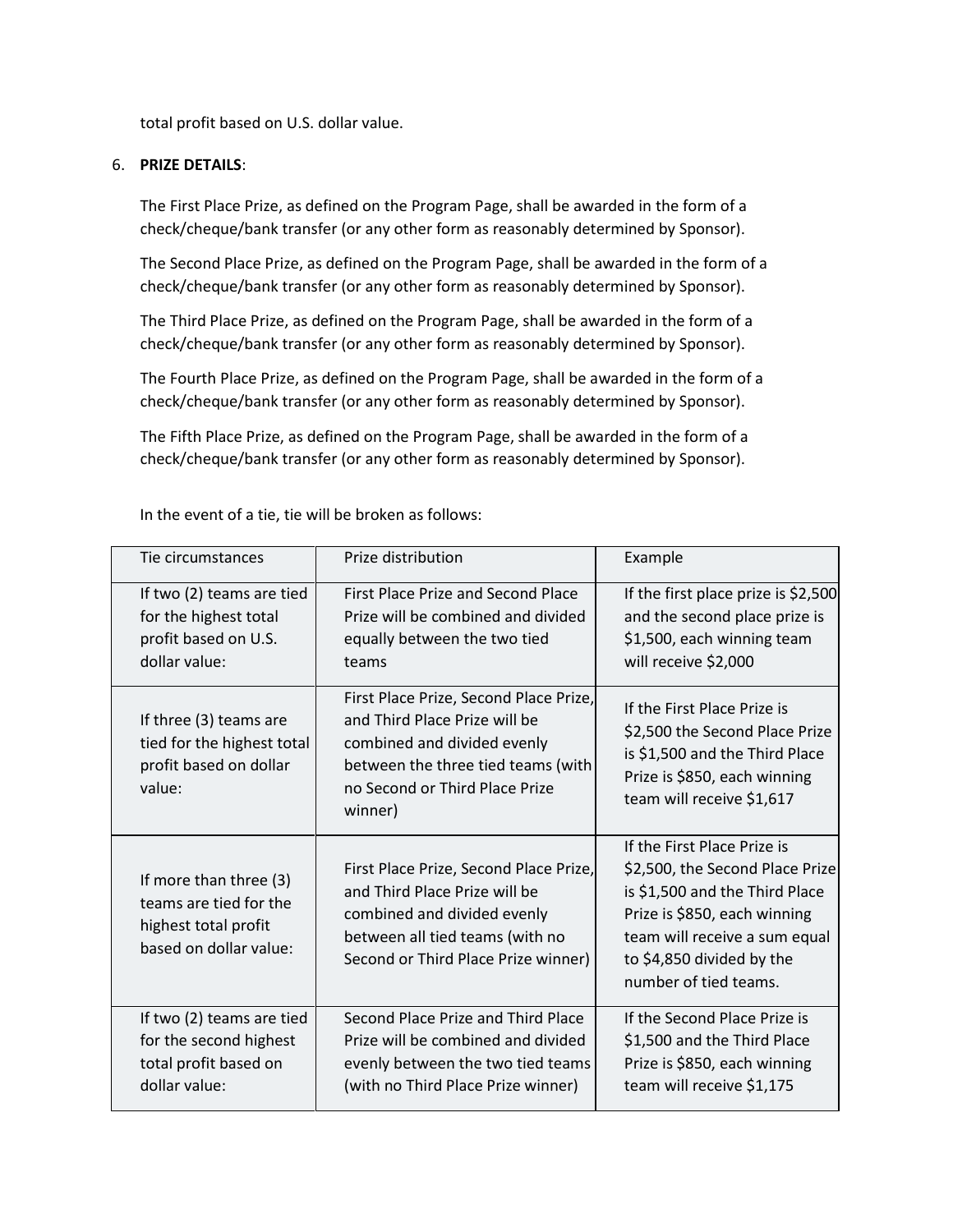| If more than two (2)<br>teams are tied for the<br>second highest total<br>profit based on dollar<br>value: | Second Place Prize and Third Place<br>Prize will be combined and divided<br>evenly between all tied teams (with<br>no Third Place Prize winner) | If the Second Place Prize is<br>\$1,500 and the Third Place<br>Prize is \$850, each winning<br>team will receive a sum equal<br>to \$2,350 divided by the<br>number of tied teams. |
|------------------------------------------------------------------------------------------------------------|-------------------------------------------------------------------------------------------------------------------------------------------------|------------------------------------------------------------------------------------------------------------------------------------------------------------------------------------|
| If two (2) or more teams<br>are tied for the third<br>highest total profit<br>based on dollar value:       | Third Place Prize will be combined<br>and divided evenly between all tied<br>teams                                                              | If the Third Place Prize is<br>\$850 each winning team will<br>receive a sum equal to \$850<br>divided by the number of tied<br>teams.                                             |
| If two (2) or more teams<br>are tied for the fourth<br>highest total profit<br>based on dollar value:      | Fourth Place Prize will be combined<br>and divided evenly between all tied<br>teams                                                             | If the Fourth Place Prize is<br>\$750 each winning team will<br>receive a sum equal to \$750<br>divided by the number of tied<br>teams.                                            |
| If two (2) or more teams<br>are tied for the fifth<br>highest total profit<br>based on dollar value:       | Fifth Place Prize will be combined<br>and divided evenly between all tied<br>teams                                                              | If the Fifth Place Prize is<br>\$500 each winning team will<br>receive a sum equal to \$500<br>divided by the number of tied<br>teams.                                             |

**All cash prizes are distributed amongst confirmed registered team members. Each team member will receive their own check with their prize money. As a matter of clarity, prize distribution is done on a per person basis and no lump sum for the entire team will be awarded to the team lead or a designated team member on behalf of a team**. Prizes are non-transferable and substitution of prize is offered. Winners will be solely responsible for all federal, state, provincial, territorial and/or local taxes, and for any other fees or costs associated with the prize they receive, regardless of whether it, in whole or in part, is used. Winners will be solely responsible for complying with any tax reporting obligations.

For participants who are US residents, the winner will be required to provide Sponsor with a valid social security number or tax identification number before the prize will be awarded for tax reporting purposes. For participants who are US residents, the winners will be issued an IRS 1099 form for prize value. Sponsor may pay winners the prize in US dollars or equivalent in local currency, calculated at an exchange rate Sponsor reasonably determines before any applicable taxes are deducted. A household is deemed to be any winner and his/her family (as defined by the Sponsor).

7. **GENERAL TERMS AND CONDITIONS:** Sponsor is not responsible for incorrect or inaccurate entry information, whether caused by Internet users or by any of the equipment or programming associated with or utilized in the Program or by any technical or human error which may occur in the processing of the registrations or trades. Sponsor is not responsible for computer system, phone line, hardware, software or program malfunctions, or other errors, failures or delays in computer transmissions or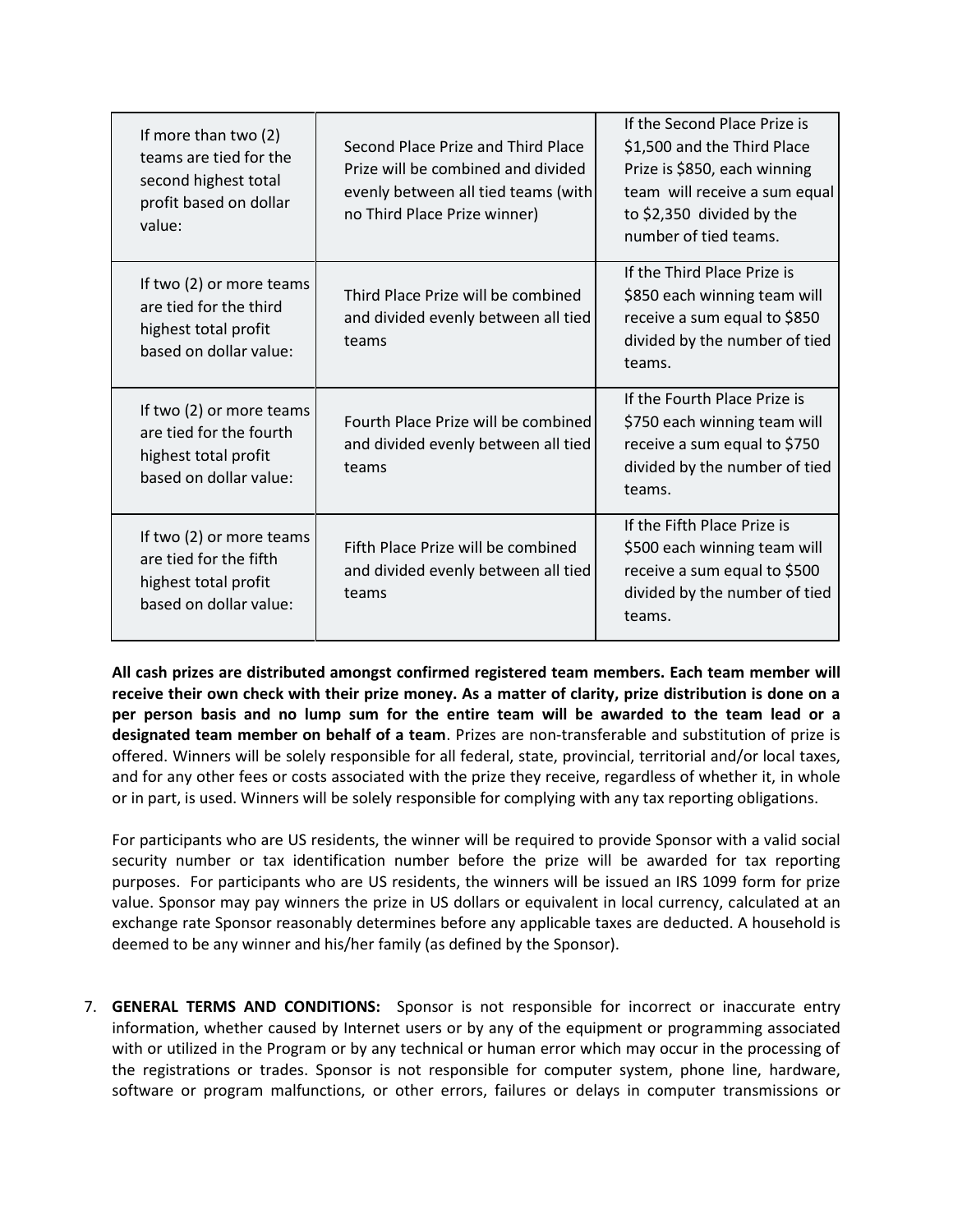network connections that are human or technical in nature. Sponsor reserves the right to disqualify any individual (and his or her Trading Plan(s)) who tampers with the registration and/or trading process. Sponsor reserves the right to cancel or suspend this Program should fraud, virus, bugs or other causes beyond the control of Sponsor corrupt the administration, security or proper operation of the Program. In the event of cancellation, Sponsor will award the prizes to the eligible teams who have completed all available necessary steps for registration prior to cancellation and whose Trading Plans and trading activities have resulted in the top five highest total profit based on U.S. dollar value as at the point of cancellation of the Program. Ties shall be handled in accordance with the table set out at paragraph 6.

By participating, participants grant to Sponsor for a period of ten (10) years, a non-exclusive, free of charge authorization to use, copy, sublicense, transmit, distribute, publish, edit, delete, display, create derivatives works of, and otherwise exploit participant's challenge trading Account, or any portion thereof, together with other materials, edited or altered as Sponsor sees fit, in any manner, in any media now known or hereafter devised, without compensation for the purposes of managing, operating, further developing and promoting the Program and the results thereof, subject to participant signing an authorization in this regard solely to the extent required under local law. Strictly to the extent permitted by applicable law the participants hereby waive (or agree not to enforce) any moral rights they may have in and to the challenge trading Account and their entries.

## 8. **LIMITATIONS OF LIABILITY AND RELEASE**:

For participants who are legal residents of the US only: As a condition of participating, participants agree (and agree to confirm in writing) to release Sponsor, its affiliates, subsidiaries, retailers, sales representatives, distributors, and advertising, promotion and judging agencies and all other service agencies involved with the Program, and each of their officers, directors, employees and agents ("**Released Parties**"), from any and all liability, loss or damage incurred with respect to the awarding, receipt, possession, and/or use or misuse of any prize. Except where prohibited by law, each winner grants (and agrees to confirm this grant in writing, if requested) permission for Sponsor and those acting under its authority to use his/her name, photograph, voice and/or likeness, for advertising and/or publicity purposes in any and all media now known or hereinafter invented without territorial or time limitations and without compensation.

For participants who are legal residents in Canada (excluding Quebec) only: As a condition of participating, participants agree (and agree to confirm in writing) to release the Released Parties from any and all liability, loss or damage incurred with respect to participating in the Program, including without limitation the awarding, receipt, possession, and/or use or misuse of any prize. Except where prohibited by law, each winner grants (and agrees to confirm this grant in writing, if requested) permission for Sponsor and those acting under its authority to use his/her name, photograph, voice and/or likeness, for advertising and/or publicity purposes in any and all media now known or hereinafter invented without territorial or time limitations and without compensation.

#### 9. **BINDING ARBITRATION (APPLICABLE FOR PARTICIPANTS WHO ARE US RESIDENTS ONLY)**:

Any controversy or claim arising out of or relating to the Program shall be settled by binding arbitration in a location determined by the arbitrator as set forth herein (provided that such location is reasonably convenient for claimant), or at such other location as may be mutually agreed upon by the parties, in accordance with the procedural rules for commercial disputes set forth in the Comprehensive Arbitration Rules and Procedures of JAMS ("**JAMS Rules and Procedures**") then prevailing, and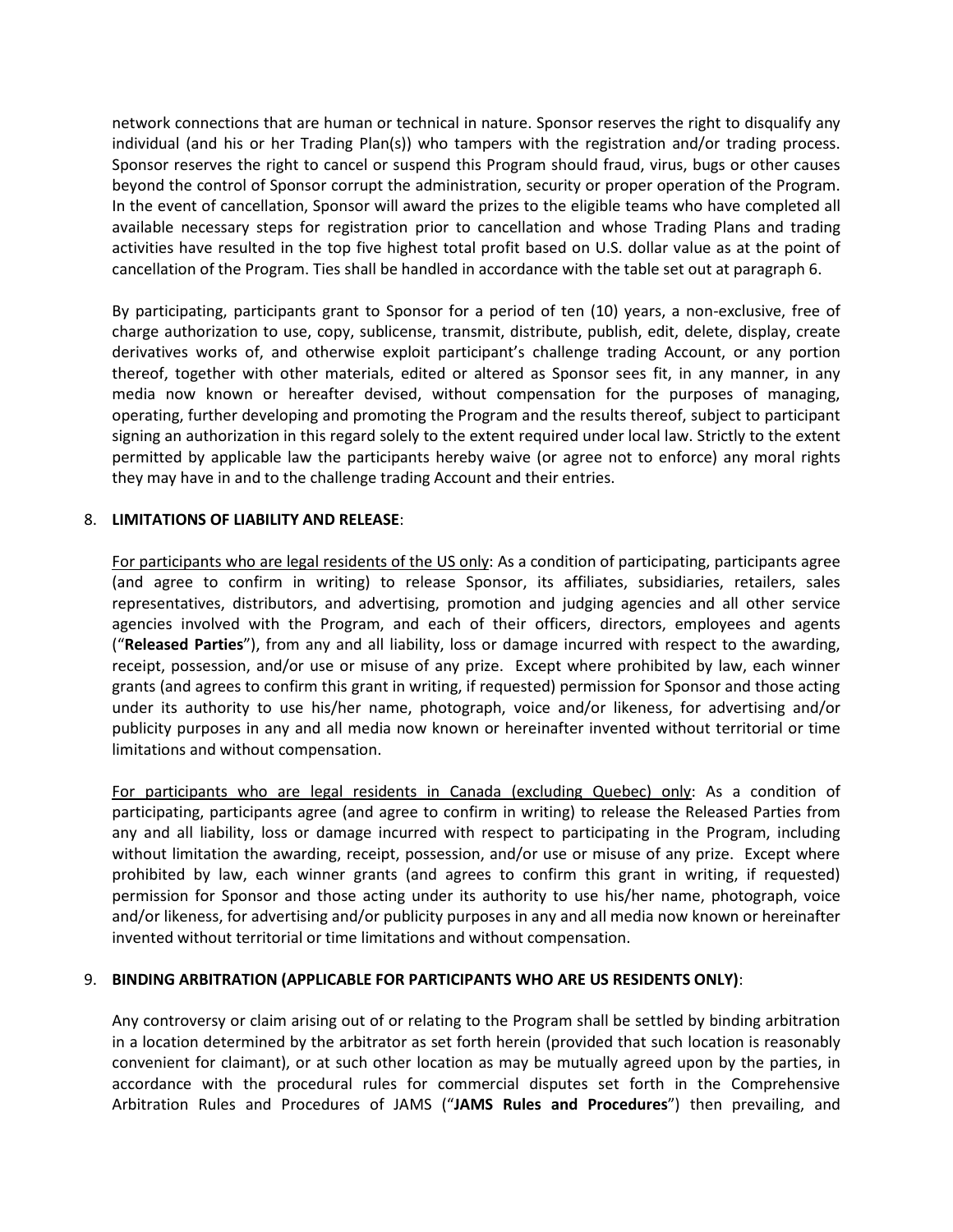judgment upon the award rendered by the arbitrator(s) may be entered in any court having jurisdiction thereof. The arbitrator shall be selected pursuant to the JAMS Rules and Procedures. The arbitrator shall apply Illinois law consistent with the Federal Arbitration Act and applicable statutes of limitations, and shall honor claims of privilege recognized at law. In the event that the claimant is able to demonstrate that the costs of arbitration will be prohibitive as compared to the costs of litigation, Sponsor will pay as much of the claimant's filing and hearing fees in connection with the arbitration as the arbitrator deems necessary to prevent the arbitration from being cost-prohibitive. If any part of this arbitration provision is deemed to be invalid, unenforceable or illegal (other than that claims will not be arbitrated on a class or representative basis), or otherwise conflicts with the rules and procedures established by JAMS, then the balance of this arbitration provision shall remain in effect and shall be construed in accordance with its terms as if the invalid, unenforceable, illegal or conflicting provision were not contained herein. If, however, the portion that is deemed invalid, unenforceable or illegal is that claims will not be arbitrated on a class or representative basis, then the entirety of this arbitration provision shall be null and void, and neither claimant nor Sponsor shall be entitled to arbitrate their dispute. Upon filing a demand for arbitration, all parties to such arbitration shall have the right of discovery, which discovery shall be completed within sixty days after the demand for arbitration is made, unless further extended by mutual agreement of the parties. **THE ARBITRATION OF DISPUTES PURSUANT TO THIS PARAGRAPH SHALL BE IN THE PARTICIPANT'S INDIVIDUAL CAPACITY, AND NOT AS A PLAINTIFF OR CLASS MEMBER IN ANY PURPORTED CLASS OR REPRESENTATIVE PROCEEDING. THE ARBITRATOR MAY NOT CONSOLIDATE OR JOIN THE CLAIMS OF OTHER PERSONS OR PARTIES WHO MAY BE SIMILARLY SITUATED. DO NOT PARTICIPATE IN THIS PROGRAM IF YOU DO NOT AGREE TO HAVE ANY CLAIM OR CONTROVERSY ARBITRATED IN ACCORDANCE WITH THESE TERMS AND CONDITIONS**.

BY PARTICIPATING IN THE PROGRAM, EACH PARTICIPANT AGREES THAT TO THE EXTENT PERMITTED BY APPLICABLE LAW: (1) ANY AND ALL DISPUTES, CLAIMS AND CAUSES OF ACTION ARISING OUT OF OR CONNECTED WITH THE PROGRAM, OR ANY PRIZE AWARDED, WILL BE RESOLVED INDIVIDUALLY THROUGH BINDING ARBITRATION AS SET FORTH ABOVE, WITHOUT RESORT TO ANY FORM OF CLASS ACTION; (2) ANY AND ALL CLAIMS, JUDGMENTS AND AWARDS WILL BE LIMITED TO ACTUAL THIRD-PARTY, OUT-OF-POCKET COSTS INCURRED (IF ANY), BUT IN NO EVENT WILL ATTORNEYS' FEES BE AWARDED OR RECOVERABLE; (3) UNDER NO CIRCUMSTANCES WILL ANY PARTICIPANT BE PERMITTED TO OBTAIN ANY AWARD FOR, AND PARTICIPANT HEREBY KNOWINGLY AND EXPRESSLY WAIVES ALL RIGHTS TO SEEK, PUNITIVE, INCIDENTAL, CONSEQUENTIAL OR SPECIAL DAMAGES, LOST PROFITS AND/OR ANY OTHER DAMAGES, OTHER THAN ACTUAL OUT OF POCKET EXPENSES, AND/OR ANY RIGHTS TO HAVE DAMAGES MULTIPLIED OR OTHERWISE INCREASED; AND (4) PARTICIPANT'S REMEDIES ARE LIMITED TO A CLAIM FOR MONEY DAMAGES (IF ANY) AND PARTICIPANT IRREVOCABLY WAIVES ANY RIGHT TO SEEK INJUNCTIVE OR EQUITABLE RELIEF. SOME JURISDICTIONS DO NOT ALLOW THE LIMITATIONS OR EXCLUSION OF LIABILITY, SO THE ABOVE MAY NOT APPLY TO EVERY PARTICIPANT.

## 10. **GOVERNING LAW AND JURISDICTION**:

These Terms and Conditions and the Program shall be governed by US law and are subject to all applicable federal, state and local laws and regulations. All issues and questions concerning the construction, validity, interpretation and enforceability of the Official Rules, or the rights and obligations of participant and Sponsor in connection with the Program, shall be governed by, and construed in accordance with, the laws of the State of Illinois, U.S.A., without giving effect to the conflict of laws rules thereof, and any matters or proceedings which are not subject to arbitration as set forth in Section 9 of these Terms and Conditions and/or for entering any judgment on an arbitration award, shall take place in Cook County, Illinois.